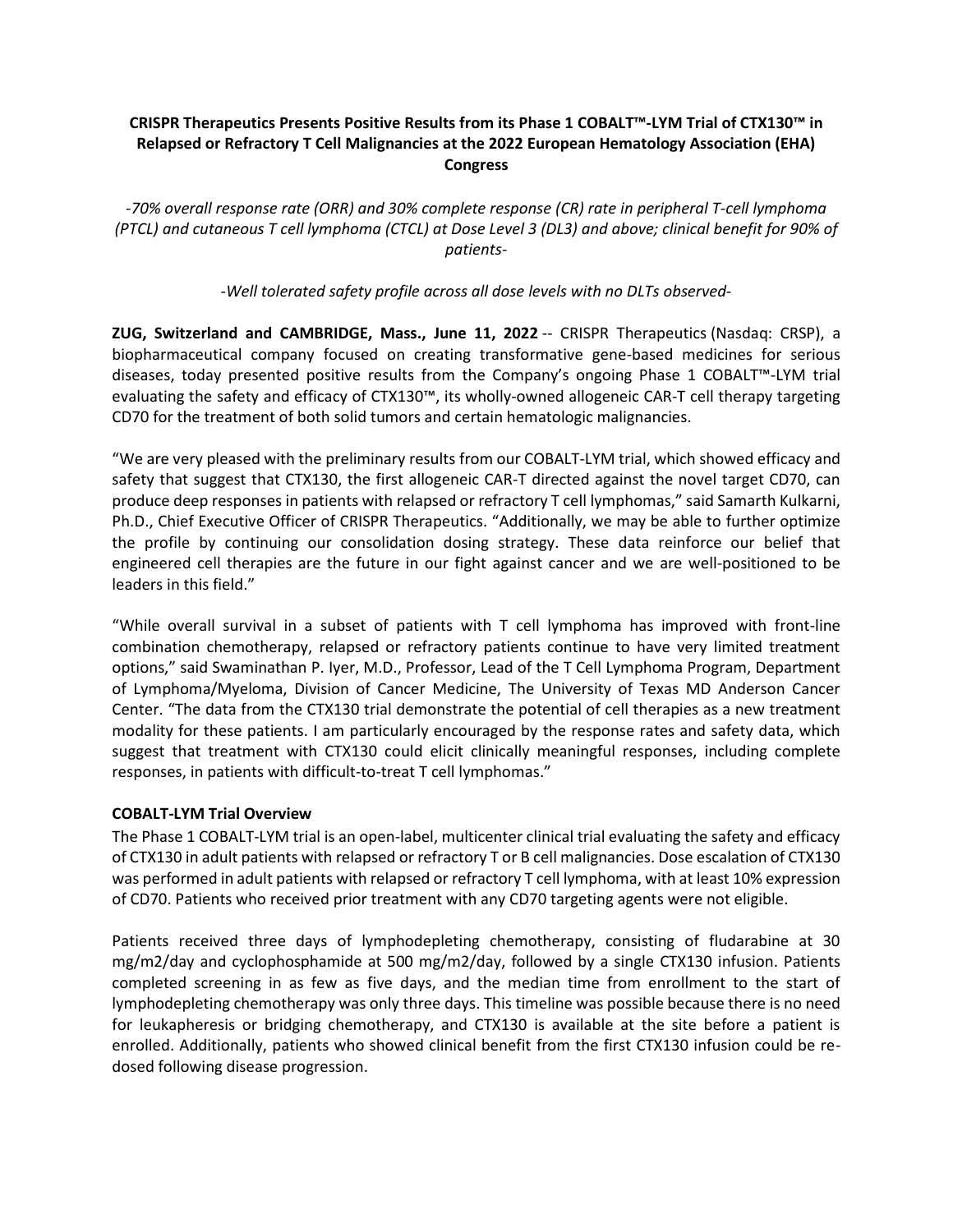As of the April 26, 2022, data cutoff, 19 patients with T cell malignancies had been enrolled, of which 18 patients had received CTX130 with at least 28 days of follow-up and are included in the analysis. Prior to enrollment, all patients were heavily pre-treated, with a median of four systemic therapies. Additionally, all patients were refractory to their last line of therapy. Eight patients had peripheral T-cell lymphoma (PTCL) and 10 patients had cutaneous T-cell lymphoma (CTCL).

The primary endpoints include safety as measured by the incidence of dose limiting toxicities (DLTs) and overall response rate (ORR). Key secondary endpoints include progression free survival (PFS) and overall survival (OS).

# **Safety**

CTX130 was well tolerated across all dose levels. The adverse events of interest for all evaluable patients are shown in the table below.

- There were no cases of Graft versus Host Disease (GvHD); no dose limiting toxicities (DLTs); and no instances of tumor lysis syndrome (TLS).
- All cases of cytokine release syndrome (CRS) and immune effector cell-associated neurotoxicity syndrome (ICANS) were Grade 1 or 2 per the American Society for Transplantation and Cellular Therapy (ASTCT) criteria and either required no specific intervention or resolved following standard CRS management. Neither the frequency nor severity of CRS has increased in patients who were re-dosed with CTX130.
- There was a sudden death in one patient with William's syndrome in the context of a lung infection, deemed unrelated to CTX130. There were no treatment related deaths in the trial. Overall, CTX130 has an emerging safety profile that is well tolerated.

|              | DL1<br>3x10 <sup>7</sup><br>$N=4$ |                          | DL <sub>2</sub><br>1x10 <sup>8</sup><br>$N=4$ |                          | DL <sub>3</sub><br>3x10 <sup>8</sup><br>$N=5$ |                          | DL <sub>4</sub><br>9x10 <sup>8</sup><br>$N=5$ |                          | DL <sub>23</sub><br>$N=10$ |                              |
|--------------|-----------------------------------|--------------------------|-----------------------------------------------|--------------------------|-----------------------------------------------|--------------------------|-----------------------------------------------|--------------------------|----------------------------|------------------------------|
|              | Gr 1-2                            | Gr $\geq$ 3              | Gr 1-2                                        | Gr $\geq$ 3              | Gr 1-2                                        | $Gr \geq 3$              | Gr 1-2                                        | $Gr \geq 3$              | Gr 1-2                     | Gr $\geq$ 3                  |
| <b>CRS</b>   | 1(25)                             | $\overline{\phantom{a}}$ | 1(25)                                         | $\overline{\phantom{a}}$ | 4(80)                                         | $\overline{\phantom{a}}$ | 4(80)                                         | $\overline{\phantom{a}}$ | 8(80)                      | $\qquad \qquad \blacksquare$ |
| <b>ICANS</b> |                                   | -                        |                                               | -                        | 3(60)                                         | -                        |                                               | $\overline{\phantom{a}}$ | 3(30)                      | -                            |
| GvHD         |                                   | -                        |                                               |                          | -                                             |                          |                                               |                          |                            |                              |
| Infections   | 2(50)                             | 1(25)                    | $\overline{\phantom{a}}$                      | 1(25)                    | 2(40)                                         | 1(20)                    | 1(20)                                         | 1(20)                    | 3(30)                      | 2(20)                        |

## **Adverse Events of Interest**

*\*All events listed in table are treatment-emergent adverse events*

#### **Clinical Activity**

Deep responses were seen with CTX130 in a significant fraction of patients at DL3 and above. Data are shown below for the 18 patients who received CTX130 and had at least 28 days of follow-up. Disease assessment was performed by investigator review according to the 2014 Lugano Response Criteria for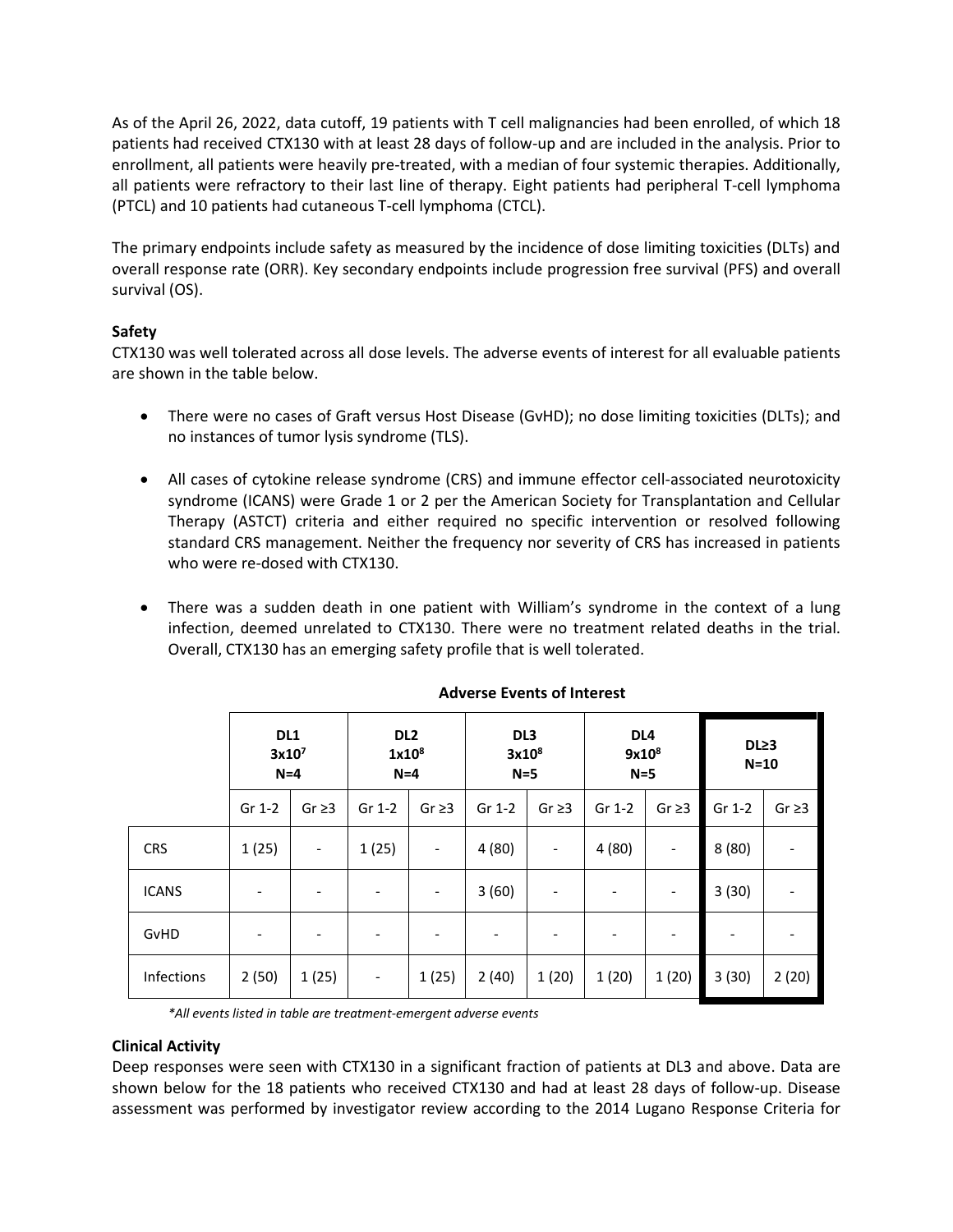PTCL or the International Society for Cutaneous Lymphoma Response Criteria (Olsen criteria) for CTCL, as appropriate.

|                                                | <b>PTCL</b>                       |                                      | <b>CTCL</b>                                   |                                               |                            |            |                             |                         |                           |                 |
|------------------------------------------------|-----------------------------------|--------------------------------------|-----------------------------------------------|-----------------------------------------------|----------------------------|------------|-----------------------------|-------------------------|---------------------------|-----------------|
| Cell dose<br>(CAR+ T cells)                    | DL1<br>3x10 <sup>7</sup><br>$N=4$ | DL <sub>2</sub><br>$1x10^8$<br>$N=4$ | DL <sub>3</sub><br>3x10 <sup>8</sup><br>$N=5$ | DL <sub>4</sub><br>9x10 <sup>8</sup><br>$N=5$ | DL <sub>23</sub><br>$N=10$ |            | DL <sub>23</sub><br>$N = 5$ | <b>Total</b><br>$N = 8$ | DL <sub>23</sub><br>$N=5$ | Total<br>$N=10$ |
| Overall Response Rate<br>(ORR)                 | 2(50)                             | 0                                    | 3(60)                                         | 4(80)                                         | 7 (70)                     | <b>ORR</b> | 4(80)                       | 5(63)                   | 3(60)                     | 4(40)           |
| <b>CR</b>                                      | 1(25)                             | 0                                    | $2(40)*$                                      | 1(20)                                         | 3(30)                      | <b>CR</b>  | 2(40)                       | 3(38)                   | 1(20)                     | 1(10)           |
| <b>PR</b>                                      | 1(25)                             | 0                                    | 1(20)                                         | 3(60)                                         | 4 (40)                     | <b>PR</b>  | 2(40)                       | 2(25)                   | 2(40)                     | 3(30)           |
| Disease Control Rate<br>$(DCR = CR + PR + SD)$ | 3(75)                             | 1(25)                                | 5(100)                                        | 4(80)                                         | 9(90)                      | <b>DCR</b> | 4(80)                       | 5(63)                   | 5(100)                    | 8(80)           |

## **Best overall response, N (%)**

*\*One patient in DL3 who initially achieved a PR was re-infused at DL4 following a change to SD and achieved a CR at DL4.*

- Patients were heavily pre-treated with a median of four systemic therapies prior to enrollment in the study. None of the 18 patients had achieved a complete response (CR) in their previous line of therapy.
- Median CD70 expression among the patients was 90%. Responses were observed across all levels of CD70 expression.
- Clinically meaningful responses were observed with CTX130 with a higher percentage of patients responding at higher dose levels. At DL3 and above, ORR was 70% with 30% of patients achieving a CR. In addition, 90% of patients at DL3+ had clinical benefit defined as a stable disease or better response. These responses were largely consistent in both PTCL and CTCL with ORRs of 80% and 60%, respectively, at DL3+.
- Broad activity and deep responses were seen in all disease compartments including lymph nodes, skin and blood in patients with CTCL following treatment with CTX130.

These preliminary data demonstrate that CTX130 has the potential to provide meaningful clinical benefit with a well-tolerated safety profile. Given the inherent difficulties and potential risks of manufacturing a CAR-T therapy from a patient's own diseased T cells, allogeneic cellular therapy approaches for T cell lymphoma have greater potential to address the unmet need in this patient population.

CTX130 is currently being investigated in two ongoing Phase 1 clinical trials for the treatment of various subtypes of lymphoma (COBALT-LYM) or relapsed or refractory renal cell carcinoma (COBALT-RCC), respectively. Additional details on COBALT-LYM may be found at clinicaltrials.gov, using identifier: NCT04502446. In parallel, the Company continues to advance the rest of its immuno-oncology portfolio.

The Company plans to recap this data during the CRISPR Therapeutics Innovation Day, an event focused on early research and development, on June 21, 2022, at 2:00 pm ET.

#### **Innovation Day Webcast**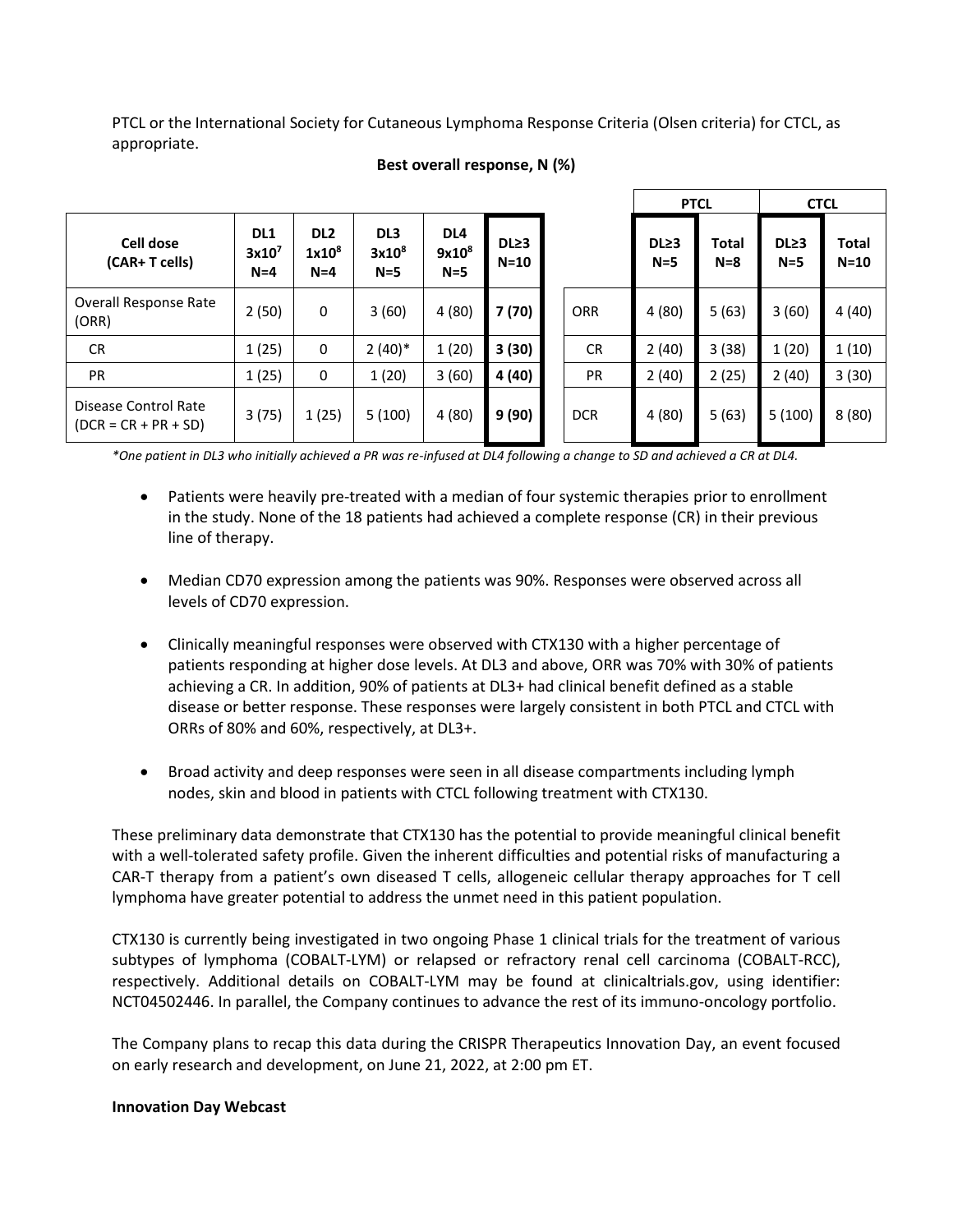A live webcast of the event will be available on the "Events & Presentations" page in the Investors section of the Company's website at https://crisprtx.gcs-web.com/events. A replay of the webcast will be archived on the Company's website for 30 days following the presentation. Please contact crisprtx@argotpartners.com for any questions regarding the event.

### **About CTX130**

CTX130, a wholly-owned program of CRISPR Therapeutics, is a healthy donor-derived gene-edited allogeneic CAR-T investigational therapy targeting cluster of differentiation 70, or CD70, an antigen expressed on various solid tumors and hematologic malignancies. CTX130 is being developed for the treatment of both solid tumors, such as renal cell carcinoma, and T-cell and B-cell hematologic malignancies. CTX130 is being investigated in two ongoing independent Phase 1, single-arm, multi-center, open-label clinical trials that are designed to assess the safety and efficacy of several dose levels of CTX130 for the treatment of relapsed or refractory renal cell carcinoma and various subtypes of lymphoma, respectively. CTX130 for the treatment of T-cell lymphoma has received Orphan Drug Designation from the FDA.

## **About COBALT-LYM**

The ongoing Phase 1 single-arm, multi-center, open label clinical trial, COBALT-LYM, is designed to assess the safety and efficacy of several dose levels of CTX130 for the treatment of relapsed or refractory T- or B-cell malignancies.

### **About COBALT-RCC**

The ongoing Phase 1 single-arm, multi-center, open label clinical trial, COBALT-RCC, is designed to assess the safety and efficacy of several dose levels of CTX130 for the treatment of relapsed or refractory Renal Cell Carcinoma.

## **About CRISPR Therapeutics**

CRISPR Therapeutics is a leading gene editing company focused on developing transformative gene-based medicines for serious diseases using its proprietary CRISPR/Cas9 platform. CRISPR/Cas9 is a revolutionary gene editing technology that allows for precise, directed changes to genomic DNA. CRISPR Therapeutics has established a portfolio of therapeutic programs across a broad range of disease areas including hemoglobinopathies, oncology, regenerative medicine and rare diseases. To accelerate and expand its efforts, CRISPR Therapeutics has established strategic partnerships with leading companies including Bayer, Vertex Pharmaceuticals and ViaCyte, Inc. CRISPR Therapeutics AG is headquartered in Zug, Switzerland, with its wholly-owned U.S. subsidiary, CRISPR Therapeutics, Inc., and R&D operations based in Cambridge, Massachusetts, and business offices in San Francisco, California and London, United Kingdom. For more information, please visi[t www.crisprtx.com.](http://www.crisprtx.com/)

#### **CRISPR Forward-Looking Statement**

*This press release may contain a number of "forward-looking statements" within the meaning of the Private Securities Litigation Reform Act of 1995, as amended, including statements made by Dr. Samarth Kulkarni and Dr. Swaminathan P. Iyer in this press release, as well as statements regarding CRISPR Therapeutics' expectations about any or all of the following: (i) the safety, efficacy and clinical progress of our various clinical programs, including our CTX130 program; (ii) the status of clinical trials (including,*